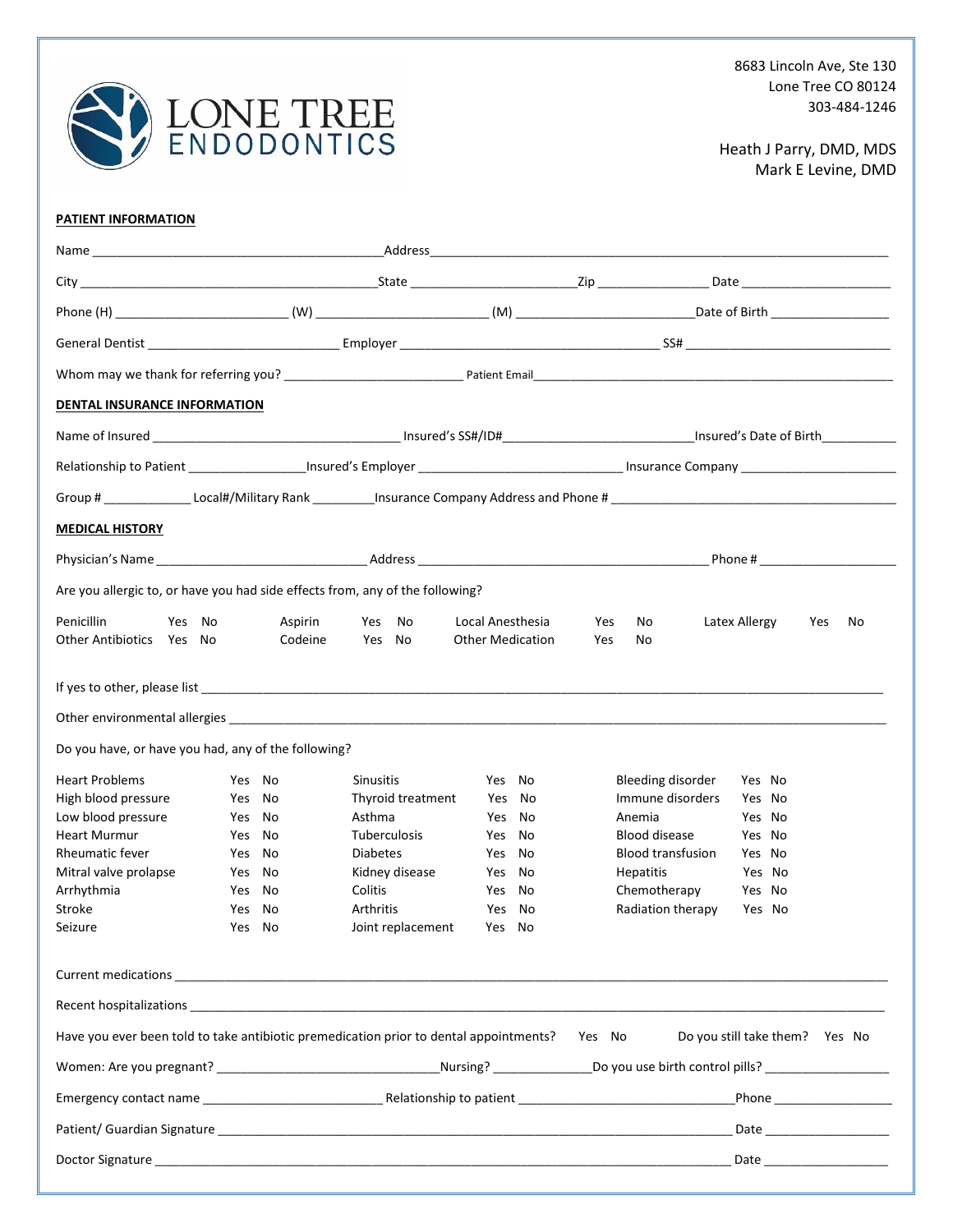

8683 Lincoln Ave, Ste 130 Lone Tree CO 80124 303-484-1246

Heath J Parry, DMD, MDS Mark E Levine, DMD

# **NOTICE OF PRIVACY PRACTICES**

**THIS NOTICE DESCRIBES HOW HEALTH INFORMATION ABOUT YOU MAY BE USED AND DISCLOSED AND HOW YOU CAN GET ACCESS TO THIS INFORMATION.**

#### **PLEASE REVIEW IT CAREFULLY. THE PRIVACY OF YOUR HEALTH INFORMATION IS IMPORTANT TO US.**

#### **OUR LEGAL DUTY**

We are required by law to maintain the privacy of your health information, to provide individuals with notice of our legal duties and privacy practices with respect to protected health information, and to notify affected individuals following a breach of unsecured protected health information. We must follow the privacy practices that are described in this Notice while it is in effect. This Notice takes effect 11/1/2015, and will remain in effect until we replace it.

We reserve the right to change our privacy practices and the terms of this Notice at any time, provided such changes are permitted by applicable law, and t make new Notice provisions effective for all protected health information that we maintain. When we make a significant change in our privacy practices, we will change this Notice and post the new Notice clearly and prominently at our practice location, and we will provide copies of the new Notice upon request.

You may request a copy of our Notice at any time. For more information about our privacy practices, or for additional copies of this Notice, please contact us using the information listed at the end of this Notice.

#### **USES AND DISCLOSURES OF HEALTH INFORMATION**

We use and disclose your protected health information (PHI) for different purposes, including treatment, payment and health care operations. For example:

**Treatment:** We may use or disclose your health information to a healthcare provider providing treatment to you.

**Payment:** We may use and disclose your health information to obtain payment for services and treatment you receive from us or another entity involved with your care. Payment activities include billing, collections, claims management, and determinations of eligibility and coverage to obtain payment from you, an insurance company, or another third party. For example, we may send claims to your dental or medical insurance plan containing certain health information.

**Appointment Reminders:** We may use or disclose your health information to provide you with appointment reminders (such as voicemail messages, postcards, or letters).

Healthcare Operations: We may use and disclose your health information in connection with our healthcare operations. Healthcare operations include quality assessment and improvement activities, conducting training programs, and licensing activities.

Persons Involved in Your Care or Payment for Your Care: We may disclose health information to your family or friends or any other individual identified by you when they are involved in your care or in the payment for your care. Additionally, we may disclose information about you to a patient representative. If a person has the authority by law to make health care decisions for you, we will treat that patient representative the same way we would treat you with respect to your health information. If you are present, then prior to use or disclosure of your health information, we will provide you with an opportunity to object to such uses or disclosures. In the event of your incapacity or emergency circumstances, we will disclose health information based on a determination using our professional judgment disclosing only health information that is directly relevant to the person's involvement in your healthcare. We will also use our professional judgment and our experience with common practice to make reasonable inferences of your best interest in allowing a person to pick up filled prescriptions, medical supplies, x-rays, or other similar forms of health information.

Your Authorization: In addition to our use of your health information for treatment, payment or healthcare operations, you may give us written authorization to use your health information or to disclose it to anyone for any purpose. If you give us an authorization, you may revoke it in writing at any time. Your revocation will not affect any use or disclosures permitted by your authorization while it was in effect. Unless you give us a written authorization, we cannot use or disclose your health information for any reason except those described in this Notice.

**Required by Law:** We may use or disclose your health information when we are required to do so by law.

**Public Health Activities: Some information, such as HIV-**related information, alcohol and/or substance abuse records, and Prevent or control disease, injury or disability;

- o Report child abuse or neglect;
- o Report reactions to medications or problems with products or devices
- o Notify a person of a recall, repair, or replacement of products or devices;
- o Notify a person who may have been exposed to a disease or condition; or
- o Notify the appropriate government authority if we believe a patient has been the victim of abuse, neglect, or domestic violence.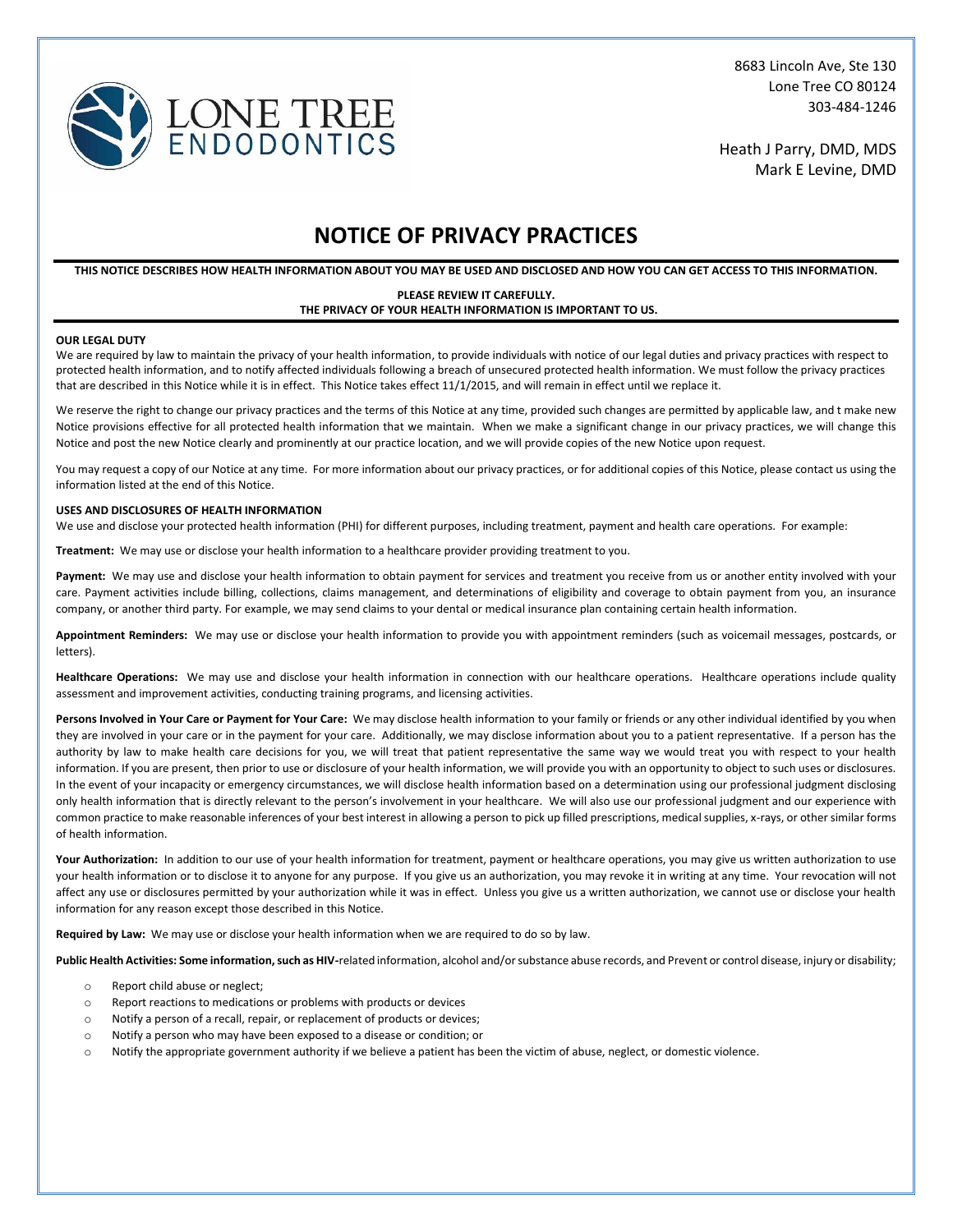**National Security:** We may disclose to military authorities the health information of Armed Forces personnel under certain circumstances. We may disclose to authorized federal officials health information required for lawful intelligence, counterintelligence, and other national security activities. We may disclose to correctional institution or law enforcement official having lawful custody of protected health information of inmate or patient.

**Secretary of HHS & Worker's Compensation:** We will disclose your health information to the Secretary of the U.S. Department of Health and Human Services when required to investigate or determine compliance with HIPAA and to the extent authorized by and necessary to comply with laws relating to worker's compensation or other similar programs established by law.

**Health Oversight Activities:** We may disclose your PHI to an oversight agency for activities authorized by law. These oversight activities include audits, investigations, inspections, and credentialing, as necessary for licensure, government programs, and compliance with civil rights laws.

**Other Uses and Disclosures of PHI:** We will obtain your written authorization before using or disclosing your PHI for purposes other than those provided for in this Notice (or otherwise permitted or required by law). You may revoke an authorization in writing at any time. Upon receipt of the written revocation, we will stop using or disclosing your PHI, except to the extent that we have already taken action in reliance on the authorization.

#### **PATIENT RIGHTS**

**Access:** You have the right to look at or get copies of your health information, with limited exceptions. You may request that we provide copies in a format other than photocopies. We will use the format you request unless we cannot practicably do so. You must make a request in writing to obtain access to your health information. You may obtain a form to request access by using the contact information listed at the end of this Notice. We will charge you a reasonable cost-based fee for expenses such as copies and staff time. You may also request access by sending us a letter to the address at the end of this Notice. If you request copies, we will charge you \$0.50 for each page, \$5.00 per hour for staff time to locate and copy your health information, and postage if you want the copies mailed to you. If you request an alternative format, we will charge a cost-based fee for providing your health information in that format. If you prefer, we will prepare a summary or an explanation of your health information for a fee. If you are denied a request for access, you have the right to have the denial reviewed in accordance with the requirements of applicable law.

**Disclosure Accounting:** You have the right to receive a list of instances in which we or our business associates disclosed your health information for purposes, other than treatment, payment, healthcare operations and certain other activities, for the last 6 years, but not before November 1, 2015.If you request this accounting more than once in a 12-month period, we may charge you a reasonable, cost-based fee for responding to these additional requests.

**Alternative Communication:** You have the right to request that we communicate with you about your health information by alternative means or to alternative locations. **You must make your request in writing.** Your request must specify the alternative means or location, and provide satisfactory explanation how payments will be handled under the alternative means or location you request. However, if we are unable to contact you using the ways or locations you have requested we may contact you using the information we have.

**Amendment:** You have the right to request that we amend your health information. (Your request must be in writing, and it must explain why the information should be amended.) We may deny your request under certain circumstances.

**Right to Notification of a Breach:** You will receive notifications of breaches of your unsecured PHI as required by law.

#### **QUESTIONS AND COMPLAINTS**

If you want more information about our privacy practices or have questions or concerns, please contact us.

If you are concerned that we may have violated your privacy rights, or you disagree with a decision we made about access to your health information or in response to a request you made to amend or restrict the use or disclosure of your health information or to have us communicate with you by alternative means or at alternative locations, you may complain to us using the contact information listed at the end of this Notice. You also may submit a written complaint to the U.S. Department of Health and Human Services. We will provide you with the address to file your complaint with the U.S. Department of Health and Human Services upon request.

We support your right to the privacy of your health information. We will not retaliate in any way if you choose to file a complaint with us or with the U.S. Department of Health and Human Services.

Contact: Heath Parry, DMD, MDS

**Telephone: 303-484-1246**

E-mail: info@lonetreeendodontics.com

Address: 8683 Lincoln Ave., Ste 130, Lone Tree Co 80124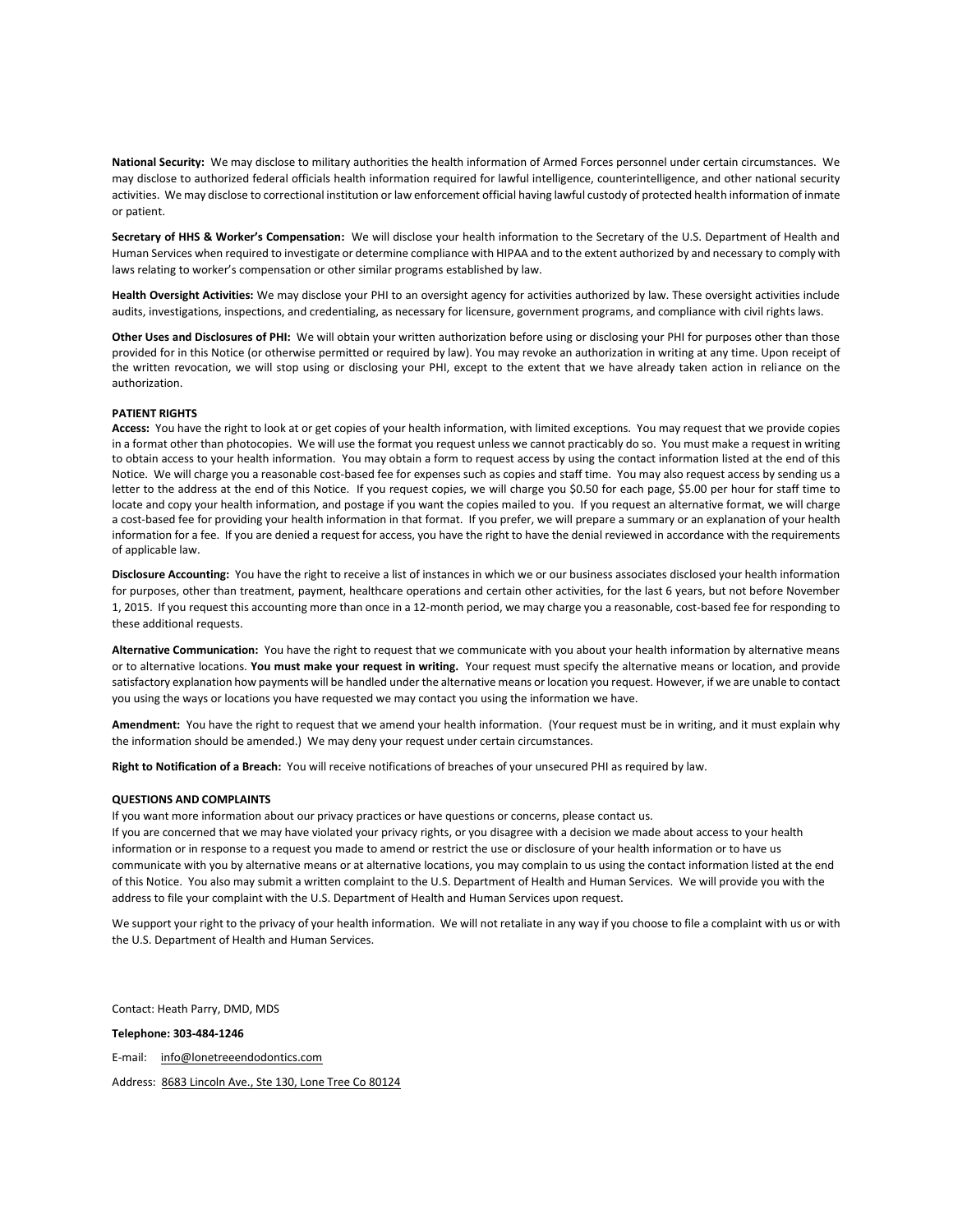### **AUTHORIZATION TO DISCLOSE PROTECTED HEALTH INFORMATION**

Unless we have your written permission to do so, we will not leave messages on any voicemail/answering machine or with anyone other than you or your legal guardian regarding your health information with the exception of reminding you of an appointment. Please read below and consider carefully whom you want to have access to your health information.

I, \_\_\_\_\_\_\_\_\_\_\_\_\_\_\_\_\_\_\_\_\_\_\_\_\_\_\_\_\_\_\_\_\_\_\_ give Lone Tree Endodontics my permission to discuss information or leave phone messages regarding my health care with the following people using the following contact information. I understand that my health information may include diagnosis, treatment, treatment recommendations and or financial information. I fully understand that this consent will remain valid until revoked in writing.

|                                                                                                                               | Myself at my home/voice mail or answering machine: #                                                             | <u> 1989 - Jan Samuel Barbara, margaret e populazion del proprieta del proprieta del proprieta del proprieta del </u> |
|-------------------------------------------------------------------------------------------------------------------------------|------------------------------------------------------------------------------------------------------------------|-----------------------------------------------------------------------------------------------------------------------|
|                                                                                                                               |                                                                                                                  |                                                                                                                       |
| Myself at my work/ Work Voice Mail: #                                                                                         |                                                                                                                  |                                                                                                                       |
| OTHER:                                                                                                                        |                                                                                                                  |                                                                                                                       |
| Name:<br><u> Alexandria de la contrada de la contrada de la contrada de la contrada de la contrada de la contrada de la c</u> | Relationship: The state of the state of the state of the state of the state of the state of the state of the s   | #                                                                                                                     |
| Name:                                                                                                                         | Relationship: example and the set of the set of the set of the set of the set of the set of the set of the set o | #                                                                                                                     |

### **ACKNOWLEDGEMENT OF RECEIPT OF NOTICE OF PRIVACY PRACTICES**

## **\*\*You May Refuse to Sign This Acknowledgement\*\***

I have received and/or been given an opportunity to fully read a copy of this office's Notice of Privacy Practices.

Printed Name: \_\_\_\_\_\_\_\_\_\_\_\_\_\_\_\_\_\_\_\_\_\_\_\_\_\_\_\_\_\_\_\_\_\_\_\_\_\_\_\_\_\_\_\_\_\_\_\_\_\_\_\_\_\_\_\_\_\_\_\_\_\_\_\_\_\_\_\_

\_\_\_\_\_\_\_\_\_\_\_\_\_\_\_\_\_\_\_\_\_\_\_\_\_\_\_\_\_\_\_\_\_\_\_\_\_\_\_\_\_\_\_\_\_\_\_\_\_\_\_\_\_\_\_\_\_\_\_\_\_\_\_\_\_\_\_\_\_\_\_\_\_\_\_\_\_\_\_\_\_

**FOR OFFICE USE ONLY:** Note regarding refusal to sign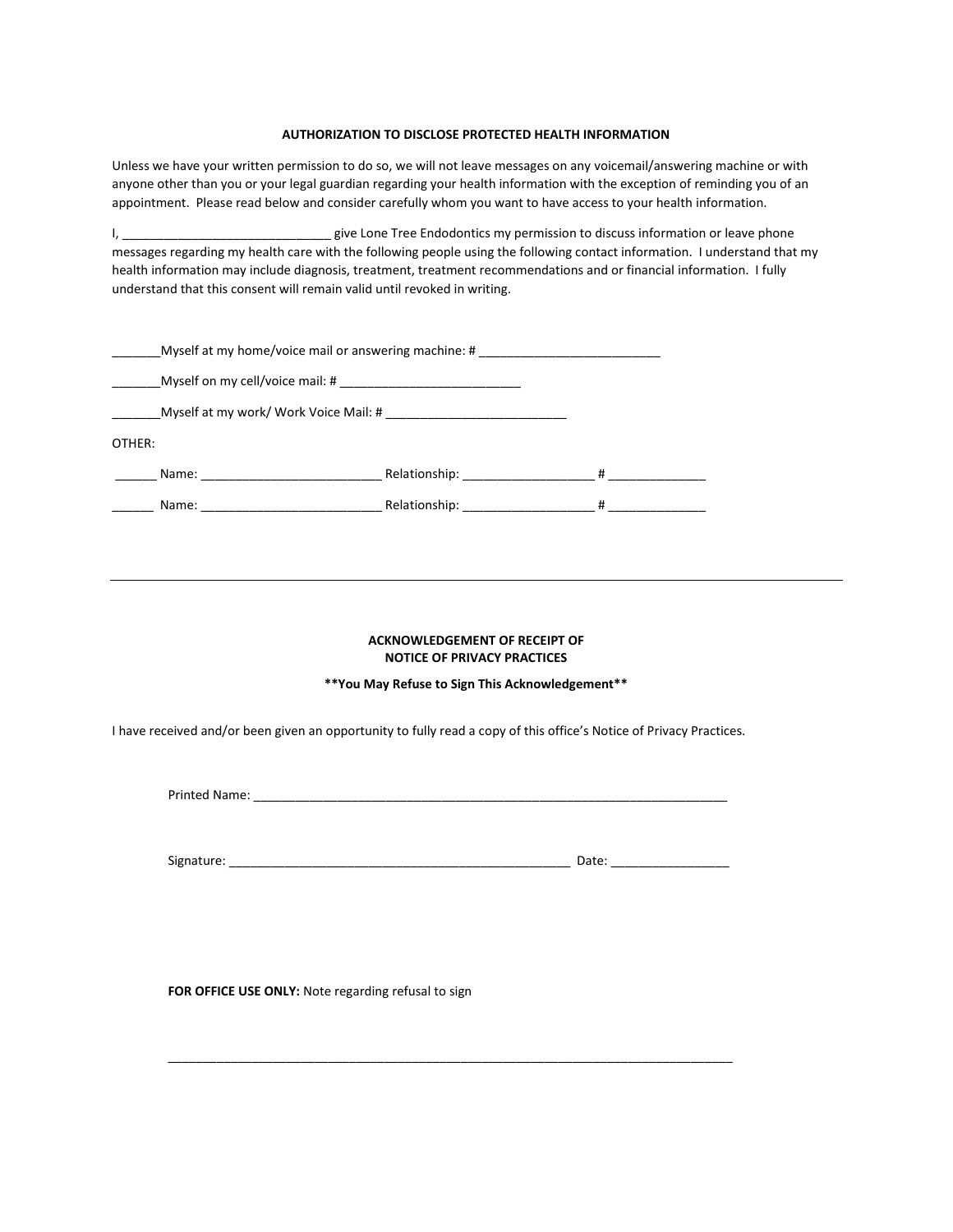## **Lone Tree Endodontics Heath Parry, DMD, MDS Mark Levine, DMD**

## **Financial Policy**

Many of our patients are fortunate enough to have some coverage by dental insurance. We strive to help maximize your dental plan benefits and as a courtesy, will submit claimsto your insurance company on your behalf. It is impossible to know exactly what each dental plan covers. We will collect as much information about your dental benefits as possible and determine an **estimated co-payment** to be paid on the day services are rendered. If your treatment is not covered in our office by your insurance, or you do not have insurance, we ask that payment for services be paid the day treatment is rendered

For your convenience we accept cash, checks, VISA, MasterCard, and Discover. If you would like to discuss financial arrangements, please speak with our front office team. We would be happy to set-up a financial arrangement with our office.

Please be advised returned checks will be subject to an additional charge of \$50.00 added to your account with our office.

No-Shows and appointments cancelled without 48 hours advanced notice will be charged \$100.00 per hour of your reserved appointment. Charges may also apply to requested medical reports and records.

Please understand that if, for whatever reason, your insurance company denies all, or a portion of your claim, you will be responsible for all charges associated with services rendered. Our staff is willing to make reasonable attempts to provide any and all additional information required by your insurance company. If a claim is denied for any reason, you will then receive a statement for any remaining balance.

If you have any questions regarding your account or your insurance, please contact our office at 303-484-1246 and we will be happy to assist you.

## ACKNOWLEDGMENT OF FINANCIAL RESPONSIBILITY

The information I have provided to Lone Tree Endodontics is true to the best of my knowledge. I understand that I am ultimately responsible to pay for all services rendered as well as reasonable attorney and collection fees in the event of default. I also hereby authorize Lone Tree Endodontics to furnish or obtain any/all information to/from insurance carriers, referring dentists or physicians, other offices/agencies to whom we refer, or designated next of kin or caregiver concerning treatment. I authorize my insurance company to send payment directly to Lone Tree Endodontics.

Signature \_\_\_\_\_\_\_\_\_\_\_\_\_\_\_\_\_\_\_\_\_\_\_\_\_\_\_\_\_\_\_\_\_\_\_\_\_\_ Date \_\_\_\_\_\_\_\_\_\_\_\_\_\_\_\_\_\_\_\_\_\_\_\_\_